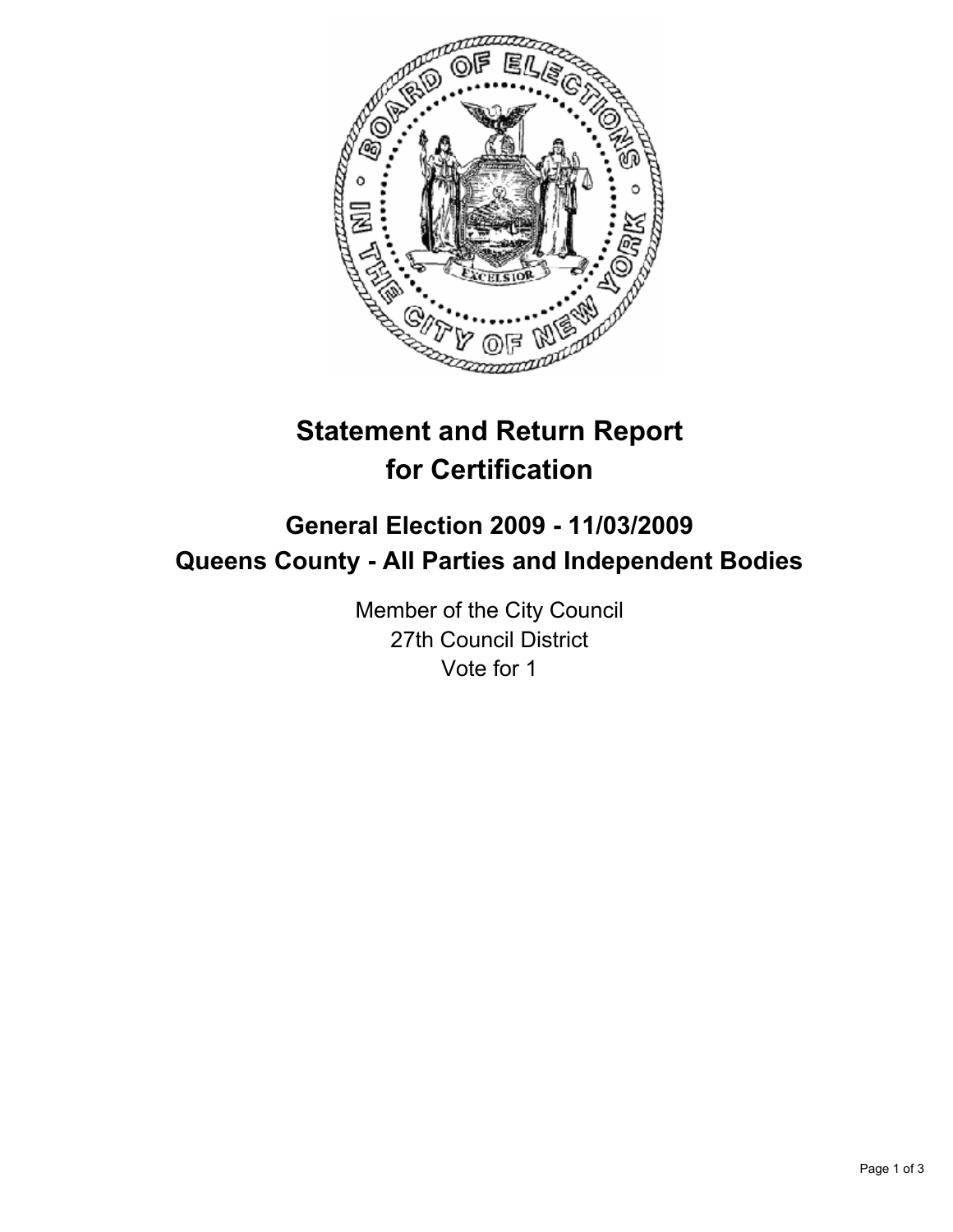

### **Assembly District 25**

| PUBLIC COUNTER                        | 93           |
|---------------------------------------|--------------|
| EMERGENCY                             | $\mathbf{0}$ |
| ABSENTEE/MILITARY                     | 0            |
| AFFIDAVIT                             |              |
| Total Ballots                         | 94           |
| LEROY G COMRIE JR. (DEMOCRATIC)       | 61           |
| LEROY G COMRIE JR. (WORKING FAMILIES) | 4            |
| Total Votes                           | 65           |
| Unrecorded                            | 29           |

### **Assembly District 29**

| PUBLIC COUNTER                        | 7,738 |
|---------------------------------------|-------|
| <b>EMERGENCY</b>                      |       |
| ABSENTEE/MILITARY                     | 191   |
| AFFIDAVIT                             | 59    |
| <b>Total Ballots</b>                  | 7,989 |
| LEROY G COMRIE JR. (DEMOCRATIC)       | 5,729 |
| LEROY G COMRIE JR. (WORKING FAMILIES) | 172   |
| MIAEILLE LEROY (WRITE-IN)             |       |
| <b>Total Votes</b>                    | 5,902 |
| Unrecorded                            | 2,087 |

**Assembly District 32**

| PUBLIC COUNTER                        | 2,828 |
|---------------------------------------|-------|
| <b>EMERGENCY</b>                      | 0     |
| ABSENTEE/MILITARY                     | 39    |
| <b>AFFIDAVIT</b>                      | 33    |
| <b>Total Ballots</b>                  | 2,900 |
| LEROY G COMRIE JR. (DEMOCRATIC)       | 2,134 |
| LEROY G COMRIE JR. (WORKING FAMILIES) | 61    |
| THOMAS WHITE (WRITE-IN)               |       |
| <b>Total Votes</b>                    | 2,196 |
| Unrecorded                            | 704   |

### **Assembly District 33**

| PUBLIC COUNTER                        | 12,832 |
|---------------------------------------|--------|
| <b>EMERGENCY</b>                      | 3      |
| ABSENTEE/MILITARY                     | 157    |
| AFFIDAVIT                             | 85     |
| <b>Total Ballots</b>                  | 13,077 |
| LEROY G COMRIE JR. (DEMOCRATIC)       | 9,863  |
| LEROY G COMRIE JR. (WORKING FAMILIES) | 279    |
| ERICA FORD (WRITE-IN)                 |        |
| SHAWN MCLAUGHIN (WRITE-IN)            |        |
| <b>Total Votes</b>                    | 10,144 |
| Unrecorded                            | 2.933  |